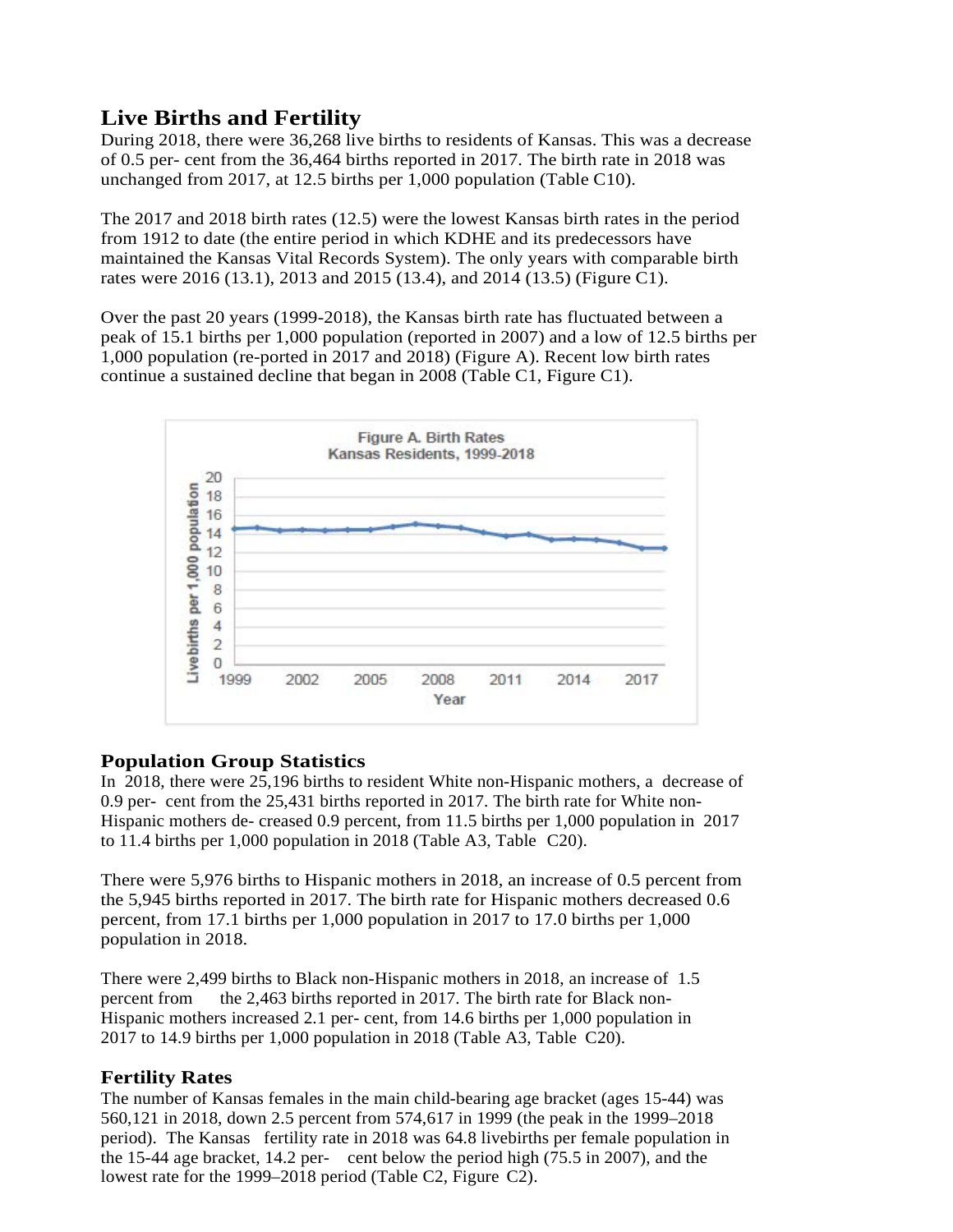Of the 36,268 resident births in 2018, there were 18,590 males and 17,678 females, for a natal sex ratio of 105.2 male births to 100.0 female births. In most populations, this ratio is in the range of 104-106, although some populations experience ratios as low as 103 or as high as 107, even in the absence of deliberate sex selection [3] (Table C3).

## **Low Birth Weight**

During 2018, low birth weight (under 2,500 grams) infants accounted for 2,696 or 7.4 percent of births to Kansas resident mothers. Low birth weights were more common for Black non-Hispanic mothers (13.6%) than for White non-Hispanic (6.8%) or Hispanic (7.2%) mothers. High birth weight (4,000 grams and over) infants accounted for 3,067, or 8.5 percent of births to Kansas resident mothers. High birth weights were more common for White non-Hispanic mothers (8.5%) than for Hispanic (6.4%) or Black non-Hispanic (4.1%) mothers (Table C8).

## **Small for Gestational Age**

Infants born at birth weights less than the 10th percentile of all other infants at the same gestational age (lowest 9.9 percent) are considered small for gestational age (SGA). Table C18 uses birth weights from 2018 births for the state of Kansas as a whole as the reference in establishing the cutoff point. The table enables a county to compare its SGA rate to that of the state. While a number of counties have high SGA rates, they are based on a relatively low number of births.

## **Mother's Age**

Of the 36,268 resident births in 2018, 5.4 percent (1,945) were to mothers under the age of 20; 53.0 percent (19,229) were to mothers 20-29 years of age; 39.5 percent (14,317) were to mothers 30-39 years of age; and 2.1 percent (775) were to mothers aged 40 or over (Table C6).

Of the 25,196 resident births to White non-Hispanic mothers, 1,000 (4.0%) were to mothers under the age of twenty. Of the 2,499 births to Black non-Hispanic mothers, 234 (9.4%) were to mothers under the age of 20. Of the 5,976 births to Hispanic mothers, 577 (9.7%) births were to mothers under the age of 20 (Table A3).

# **First Trimester Care**

Prenatal care data was provided for 35,847 out of 36,268 (98.8%) live births in 2018. Prenatal care began in the first trimester for 29,021 live births (81.0 percent of live births where prenatal care data was available), in the second trimester for 5,260 live births (14.7%), and in the third trimester for 1,207 live births (3.4%). No prenatal care was indicated for 359 live births (1.0%).

White non-Hispanic mothers started prenatal care in the first trimester in 84.4 percent of live births (21,069). Black non-Hispanic mothers started prenatal care in the first trimester in 72.4 percent of live births (1,784). Hispanic mothers started prenatal care in the first trimester in 71.7 percent of live births (4,190) (Table C7).

# **Prenatal Care Status**

Of the 35,767 Kansas resident live births in 2018 for which the adequacy of prenatal care utilization (APNCU) category could be determined, 83.4 percent received adequate or better prenatal care, including 30.7 percent with adequate-plus care. Seventeen percent (16.6) received less than adequate prenatal care, including 11.1 percent with inadequate care (Table C14).

## **Mother's Weight Gain**

Among singleton Kansas live births, 21.8 percent of mothers gained less than the recommended weight during pregnancy, 31.3 percent gained the recommended weight, and 46.9 percent gained more than the recommended amount (Table C19).